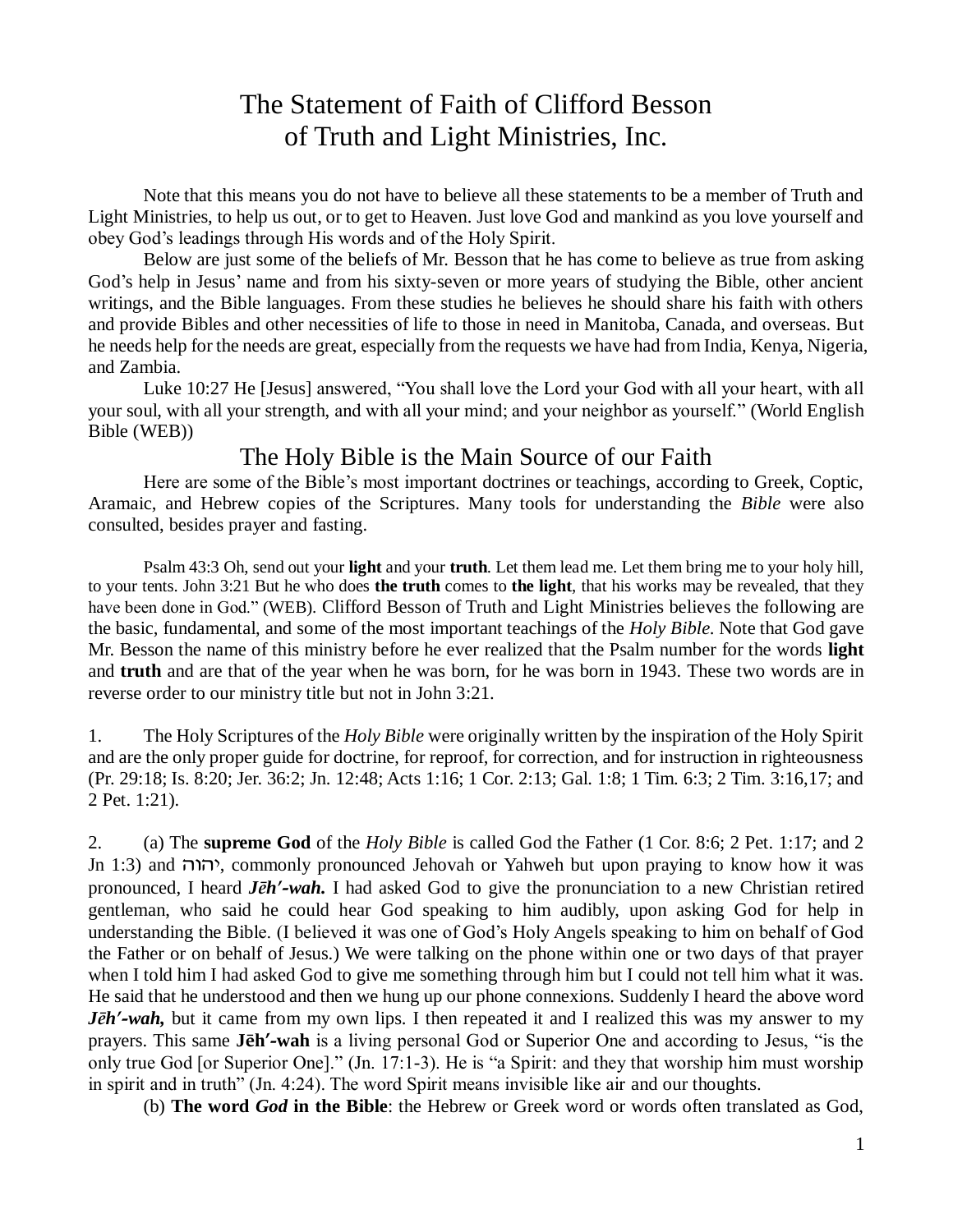really means *Superior One* or *Superior* for consider Isa 44:6, . . . besides me there is no God. Isa 44:8 . . . Is there a God besides me? Indeed, there is not. I don't know any other Rock." Isa\_45:5 I am [Jeh-wah], and there is no one else. Besides me, there is no God. . . . In other words if Jeh-wah is Superior or the Most High, then there cannot be a Superior one to him because he is SUPERIOR. The same thing goes if he is the Most High, no one else can be because he is THE MOST HIGH. Furthermore, if the Hebrew or Greek texts say words translated *the God* or *the Superior One* that is most likely referring to the God just previously mentioned or to this same God Most High but if the text does not have a definite article then it very likely is referring to Jesus, an angel, a king, a judge or one of the esteemed patriarchs like Abraham, Isaac, and Jacob who were superior to the common man but not to God most high.

(c) Often in the Hebrew Bible, the word *Elohim* is simply the plural of El, for god. So Elohim means gods, referring mostly to the holy angels or to pagan gods. If it has a definite article in front of the word it very likely is referring to the God Almighty rather than a pagan god.

(d) God the Father is greater than Jesus for he said: John  $10:29$  My Father, ... is greater than all;  $\dots$  John  $14:28$   $\dots$  my Father is greater than I.

3. (a) Jesus Christ or Christ Jesus was the only begotten or unique son of God the Father and was born of a virgin called Mary, who was made pregnant by the Holy Spirit (Mt. 1:18, 25; and Jn. 3:16).

(b) The Holy Angels are called sons of God (Job 1:6; 2:1; 38:7).

(c) True believers who follow God are called sons of God (John 1:12; Romans 8:14; Philippians 2:15; 1 John 2:1; 3:2).

4. The Christ or the Messiah, the Son of God the Father (2 Pet. 1:17 and 2 Jn. 1:3) came in the flesh as the Jesus of Nazareth (Mt. 16:16; 21:11; and 1 Jn. 4:2, 3). The words Christ and Messiah mean anointed. Christ is from the Greek while Messiah is from the Hebrew.

5. God created all things through Jesus Christ and this Jesus "is an image of the invisible God, a first born of all creation, and is the head of the body, the church; for he is a beginning, a first fruits of the resurrection from the dead, that in all things he might be the first" (Col. 1:16, 18; and see 1 Cor. 15:20, 23).

6. "All have sinned and come short of the glory of God" (Rom. 3:23) but whosoever will continue to believe, trust, and rely on Jesus Christ shall not perish but have everlasting life (Jn. 3:16), for by grace you are saved through faith and that not of yourselves: it is the gift of God: not of works, lest any man should boast (Eph. 2:8, 9).

7. "Christ died for our sins according to the scriptures; and that he was buried, and that he rose again the third day according to the scriptures: and that he was seen of Cephas, then of the twelve: after that, he was seen of above five hundred brethren at once . . ." (1 Cor. 15:3-6).

8. Jesus provided for our salvation and there is no salvation by any other: for there is no other name under heaven given among men whereby we must be saved (Acts 4:12 and Rom. 3:24).

9. The righteous, who have done good works will have a resurrection of life (Jer. 17:10; Mt. 16:27; Jn. 5:29; 6:40; 11:25; Acts 24:15; 1 Cor. 15; 2 Cor. 4:14; 5:10; 1 Thes. 4:13-17; and Rev. 22:12) and the unrighteous, who have done evil works will have a resurrection of condemnation (Jer. 17:10; Mt. 5:20; Jn. 5:29; Acts 24:15; Rom. 2:8, 9; 2 Cor. 5:10; Heb. 10:27; 2 Pet. 2:13,17; and Rev. 22: 12).

10. We must "repent . . . and be converted," and that our sins may be blotted out (Acts 3:19 and see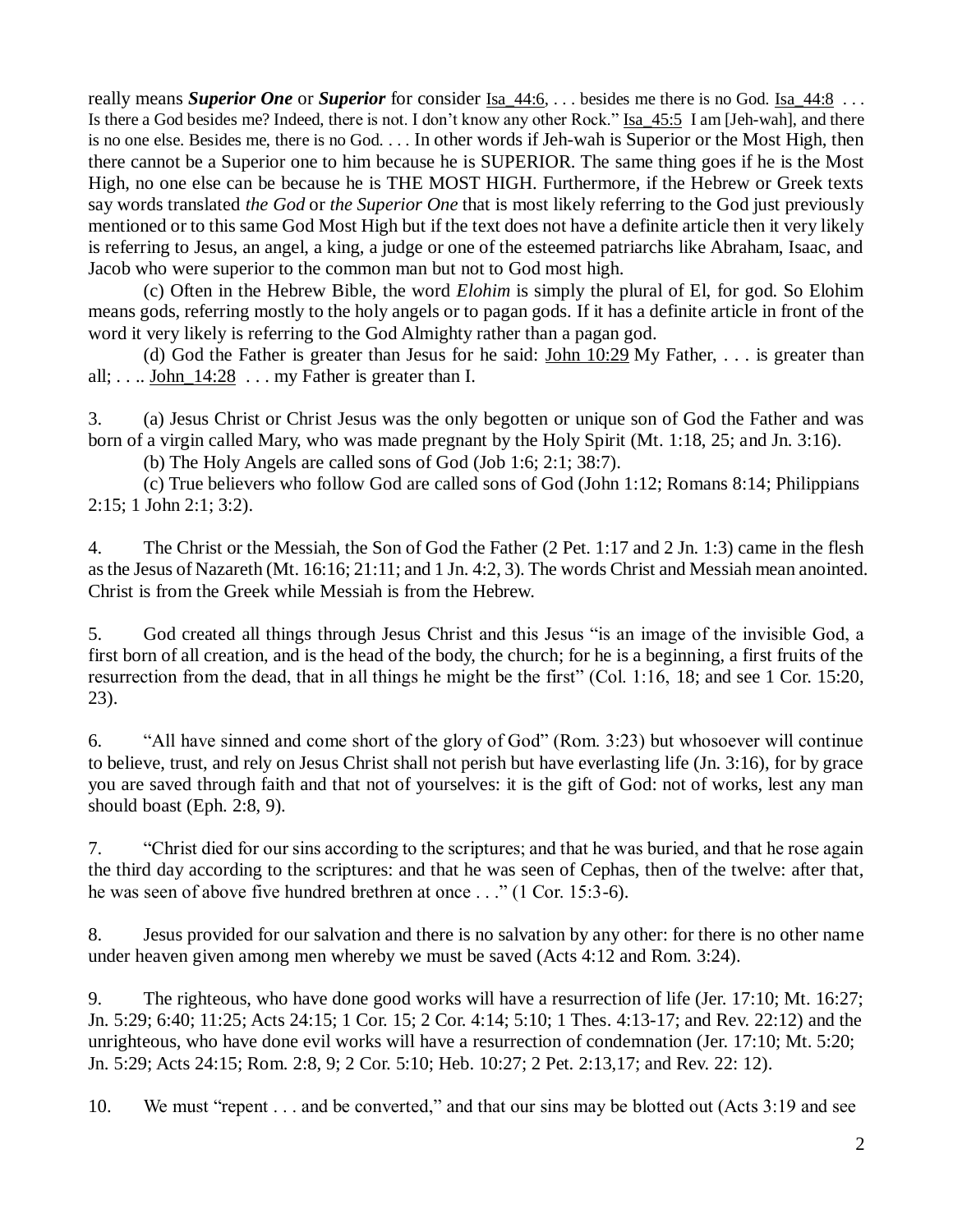## also Mt. 3:2; Lk. 13:2; and Acts 2:38).

 $\overline{a}$ 

11. The truth of anything should be determined by the principles taught in the many references about two or three witnesses "But if he will not hear thee, then take with thee one or two more, that in the mouth of two or three witnesses every word may be established." Mt 18:16). "This *is* the third *time* I am coming to you. In the mouth of two or three witnesses shall every word be established." (2Co 13:1) "Against an elder receive not an accusation, but before two or three witnesses." {before: or, under} (1Ti 5:19) "He that despised Moses' law died without mercy under two or three witnesses:"(Heb 10:28 KJV). In other words, if there is just one Scripture to support a doctrine, it should not be regarded as a doctrine, in case there is a misunderstanding or someone added words that should not have been added or have taken away some words.

12 On applying the above requirement for establishing anything important, we state the following on baptisms.

(a) Baptism via water was done by immersion. This is the teaching of the *New Testament* (Mt. 3:6 and Acts 19:3-5) and this was done in the name of the Lord Jesus (Acts 2:38), our Lord Jesus Christ  $( \text{Acts } 10:48, 19:5 \text{ (APNT Translation)}), \text{ or his name } ([ \text{Jesus, the Nazarene } (\text{Acts } 22:8) ] \text{ Acts } 22:16); \text{ in }$ Jesus Christ (Romans 6:3); and in our Lord Jesus (Acts 8:16).

(b) Baptism in the formula of or the words of "in the name of the Father, and of the Son, and of the Holy Ghost [or Spirit]" at Matthew 28:19 do not make sense because God the Father has his own name, which is *Jēh-wah* or *Jehovah* or *LORD* (Exodus 6:3, 6; Psalm 83:18), his son was given the name *Jesus* (Matthew 1:21), and the Holy Ghost or Holy Spirit is called the *Comforter* and the *Spirit of Truth* (John 14:16, 17; & 15:26). As the Scripture references in the above (a), say things quite differently. That formula must have been added by despisers of Arius, who, according to his friends was murdered by Athanasius or his friends in A. D. 336. They were for the above three in one formula of a Trinity.

*The Hebrew Gospel of Matthew* as translated into English by George Howard has only one word for 28:19 and it is just "*Go"* but the Hebrew actually reads "Go to them" and 28:20 says: "and teach them to carry out all the things which I have commanded you forever." Furthermore, a Coptic (Egyptian) manuscript also supports the Shem Tob Version reading: Budge, E. A. Wallis. *Coptic Texts, Volume V: Miscellaneous Coptic Texts in the Dialect of Upper Egypt*. (London: British Museum, 1915), p.637.

(c) Baptism was also done spiritually without water: Tit 3:5 "not by works of righteousness which we had done, but according to his mercy, he vivified us, by the washing of the new birth, and by the renovation of the Holy Spirit," (James Murdock, D. D. , *The New Testament* translation from the Syriac Peshito Versian, 1852). Tit 3:5 "(not by works that *are* in righteousness that we did but according to His kindness,) He did save us, through a bathing of regeneration, and a renewing of the Holy Spirit,: (Young's Literal Translation (YLT)) 1 Peter 3:21 "And ye also, by a like figure, are made alive by baptism, (not when ye wash your bodies from filth, but when ye confess God with a pure conscience,) and by the resurrection of Jesus the Messiah;" (Murdock) 1 Pe 3:21 "also to which an antitype doth now save us—baptism, (not a putting away of the filth of flesh, but the question of a good conscience in regard to God,) through the rising again of Jesus Christ," (YLT).

13. Christians or preferably Believers (John 2:22; 4:53; 8:30; Acts 24:14,15; and 2 Tim. 1:12) or lovers of God (2 Peter 3:4) must "continue in the faith grounded and settled, and be not moved away from the hope of the Gospel" (Col. 1:23 and see also Joshua 23:7; Mt. 10:22; Mk. 13:13; Jn. 15:9; Acts 11:23; 1 Cor. 15:58; Heb. 3:6; 4:14; 10:23; 12:1,7; Jas.1:12; 5:11; and Rev.3:3, 11).

14. Jesus is coming again to take us to where he is (Jn. 14:3 and 1 Thes. 4:14-17). In the meantime he is our advocate with the Father (1 Jn. 2:1), a great high priest (Heb. 4:14), and the one mediator

<sup>1</sup> *Aramaic Peshitta New Testament Translation* by Janet M. Magiera (Truth or Consequences, NM: Light of the Word Ministry,2006).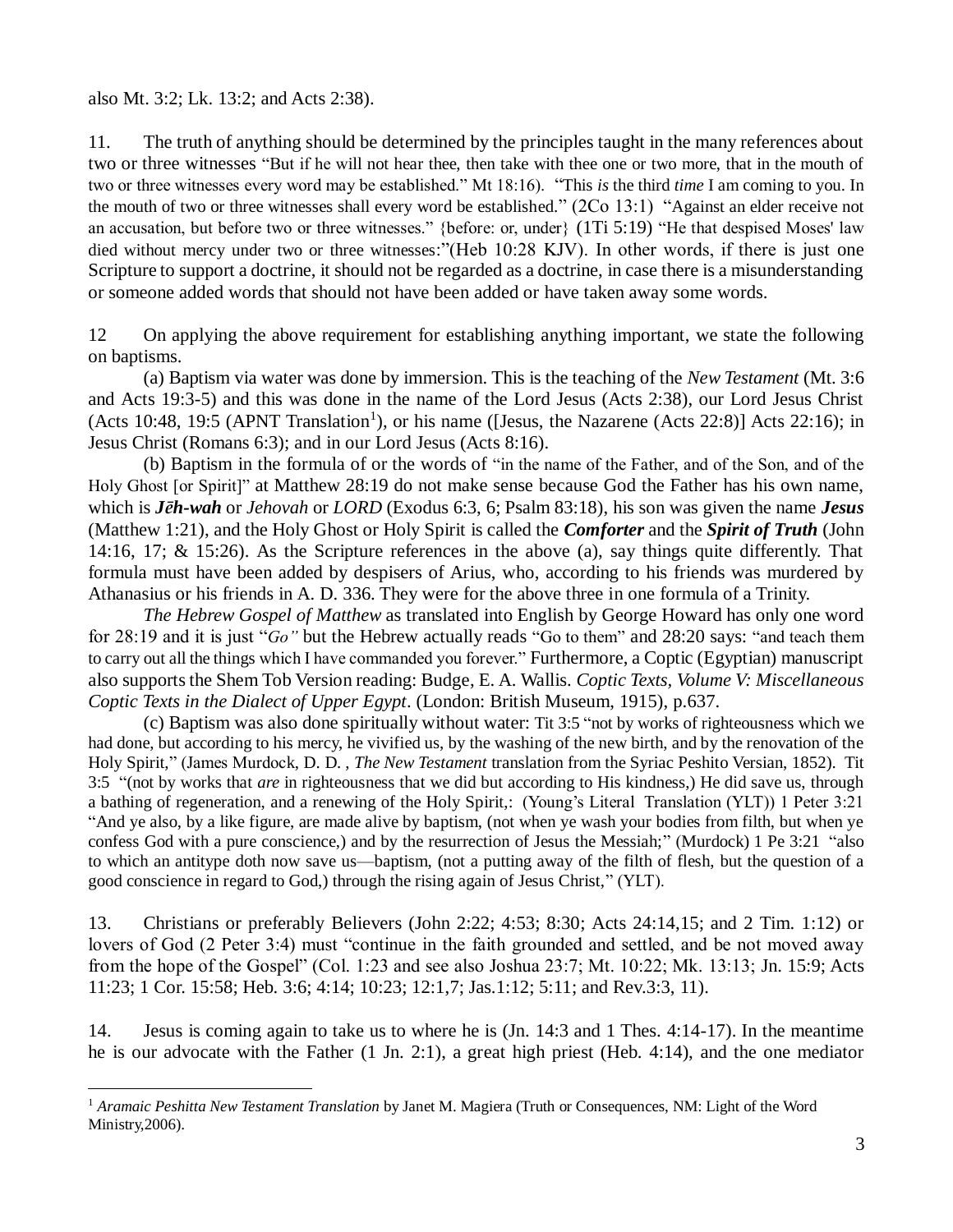between God and men (Rom. 8:34 and 1 Tim. 2:5).

15. As Believers we have a Comforter, that of the Holy Spirit, the Spirit of truth, who also convicts of sin, regenerates us, baptizes or cleanses us and seals us into the Body of Christ, which is the true Christian Church of born again believers (Jn. 3; 14:16,17; 16:7-11; 1 Cor. 12:12-14; Eph. 1:13,14).

16. It is the duty and privilege of all believers to be filled with the Holy Spirit, who enlightens, guides, and empowers the believer to live a consistent Christian life (Jn. 16:13; Acts 2:4; 4:31; 7:55; 11:24; 13:9; 13:52; Gal. 5:16; Eph. 5:18; 1 Jn. 2:20,27).

17. God the Father, Jesus Christ his Son, and the Holy Spirit are divine and are one spiritually, as they work together as a united family or divine team (Gen. 1:1,2; De. 6:4; Ps. 51:11; Isa. 7:14; Mt. 1:23; 28:19; Mk. 12:29,31; Lk. 3:22; Jn. 3:31; 4:24; 5:18,23; 8:23, 42; 10:30; 14:26; 15:26; 17:22; Acts 5:3,4; 1 Co. 8:4 - 6; 2 Co. 13:14; 1 Pet. 1:2; and 1 Jn. 5:7).

18. There is a reality and personality of angels and other spirit beings, both good, holy, and fallen, including Lucifer (Isa. 14:12) as Satan, the arch enemy of God and man, but whose end is sure (Job 1:6, 7; Psa. 103:20; Mt. 4:11; Lk. 2:13; Heb. 1:14; and Rev. 20:10). For examples Gabriel, and Michael are holy angels but this one is far from being holy: Baal-zebub (2 kings 1:2, 3, 6, 16) and Beelzebub (Mt 10:25; 12:24, 27; Mk 3:22; Lk 11:15, 18, 19) mean literally, *lord of flies*.

In almost every incident in the New Testament the word translated devil or demon should really be translated as demonette for in the Greek translations from the Aramaic, the translators understood that these evil entities were very small like flies or even smaller. This writer saw a number of them one day like small specks of light, while commanding them to leave a woman who was troubled with them. Shortly before he saw them, about fifteen minutes before, he prayed that God would reveal what he was dealing with. One of them, closest to his eyes, was screaming while the Holy Spirit was fighting it.

19. There is a necessity to share our faith as seen in the great commission to go and teach all nations, converting them in the name of [the Jesus Christ] (see § 11 (b) above), teaching them to observe all things whatsoever Jesus commanded (Mt. 28:19, 20; Mk. 16:15, 16; Lk. 9:2-6; 10:1-10; Jn. 4:35-38; Acts 1:8; Eph. 4:5, 11, 12; 5:26; 2 Tim. 4:1-5; 1 Pet. 3:21). Note though that it says "name of," not "sentence phrase of." If you will check these references of Acts 2:38; 3:6; 4:18; 5:40; 9:27; and 16:18, the apostles or ambassadors of Jesus, understood that he meant his own name, Jesus, for it includes his father's name of Jēh, as in Jēh-wah.

20. Whereas "[Jesus] gave some, apostles; and some, prophets; and some, evangelists; and some, pastors and teachers; for the perfecting of the saints, for the work of the ministry, for the edifying of the body of Christ: till we all come in the unity of the faith, and of the knowledge of the Son of God, unto a perfect man, unto the measure of the stature of the fullness of Christ:" (Eph. 4:11-13). We therefore must expect to find similar gifted people in the Church today and pray that God will supply to some of us in the Church, the necessary gifted people to bring about the purposes mentioned above.

21. Whereas God executed miracles and wonders in the Old and New Testament eras that mankind might know the power of Almighty God (Miracles: Ex. 6:7; 8:10; 16: 12; Jos. 3:10; 1 K. 18:37; Is. 45:3; Jl. 2:27; Zec. 4:9; Mt. 9:6; Jn. 10:38; 14:31; 17:23 and Wonders: Ex. 4:21; 15:11; Jos. 3:5; Ps. 77:14; Da. 4:3; Jl. 2:30; Ac. 6:8) we should be instructed properly (De. 4:5; Ne. 9:20; Jn. 6:45). We should aid our faith by studying the Bible (Ex. 4:5; 19:9; Is. 41:20; 43:10; Jn. 1:7; 11:15,42; 13:19; 14:29; 17:21; 19:35; 20: 31), and realize that Jesus of Nazareth was the Messiah (Jn. 2:9,11; 4:46, 54; Lu. 5:6; Mk. 1:26; Lu.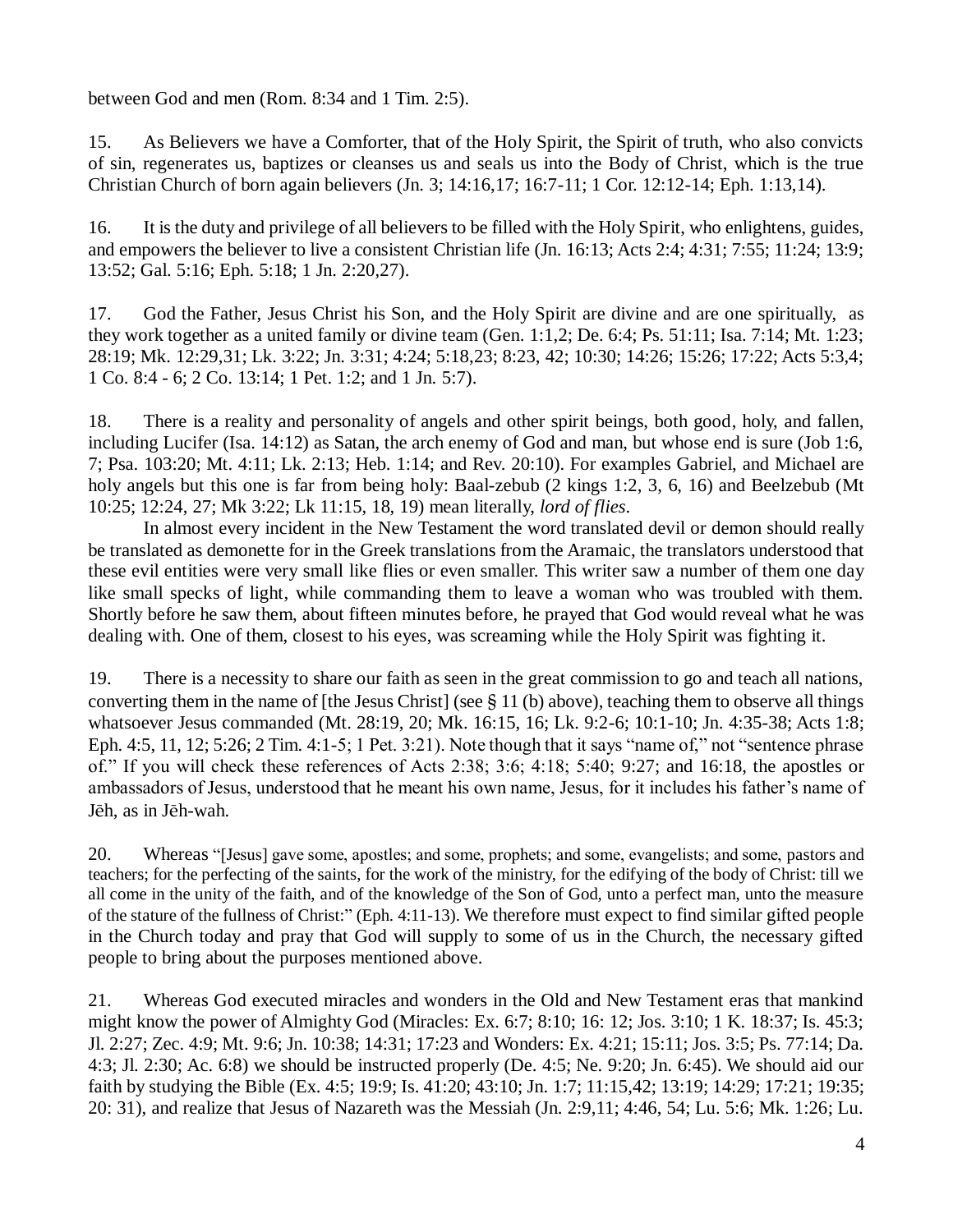4:35; Lu. 24:6). We should therefore also expect similar miracles, wonders, divine instructions, aids to our faith, and proofs that Jesus is the Messiah in our own day and age.

Mar 16:17 And these signs shall attend them that believe: In my name, they will cast out demons; and in new tongues will they speak. 18 And they will take up serpents; and if they should drink a deadly poison, it will not harm them; and they will lay their hands on the sick, and they will be healed. (James Murdock from the Aramaic)

22. Whereas God is no respecter of persons (Eph. 6:9), whether male or female, Jew or Gentile (Ro. 10:12), young or old, poor or rich, (Ac. 10:34,35) and whereas even the un-named Seventy nobodies were used by God to perform miracles, to heal the sick, and to cast out demons in (Lu. 10:1-20) Jesus name and were given "power . . . over all the power of the enemy" (Lu. 10:19), you and I can expect to do and see the same results too, provided we too follow Jesus and fast and pray like they did (Ac. 10:34, 35).

23. The end of the world is near (Mt. 24:14), Jesus is coming soon (Mt. 24:29, 30), and only they who endure or have patience to the end shall be saved (Mt. 24:13 and see Mk. 13:1 ff. and Lu. 21:5 ff.). Isaiah 24:1-23 appears to be about a comet coming that will turn the world upside down (vs. 1 KJV) and that the impact would be so strong that the Earth will "reel to and fro like a drunkard . . . and it shall fall, and not rise again."

J. R. Church's *Hidden Prophecies In the Psalms*, (Oklahoma City, OK: Prophecy Publications, 1990), revealed that Psalms 1-100 are for the twentieth century, revealing things that would happen according to the Psalm numbers as years in that century. So it also appears that Psalm 101 and on represent themes that would refer to this twentieth first century. On considering that as a possibility, please compare this: Isa 24:2 "It will be as with the people, so with the priest; as with the servant, so with his master; as with the maid, so with her mistress; as with the buyer, so with the seller; as with the creditor, so with the debtor; as with the taker of interest, so with the giver of interest." And then check the similarity to Psa 123:2 "Behold, as the eyes of servants look to the hand of their master, as the eyes of a maid to the hand of her mistress; so our eyes look to [Jeh-wah], our God, until he has mercy on us." (WEB).

Also consider the blind Baba Vanga's prediction of a natural disaster in 2023. She lived in the mountains of Bulgaria from 1911 to 1996 and was regarded as a clairvoyant and was good at predicting world events including Chernobyl disaster, Princess Diana's death, 9/11, and more. See [https://www.vice.com/en/article/dp4xpw/baba-vangas-predictions.](https://www.vice.com/en/article/dp4xpw/baba-vangas-predictions)

In other words, God has shown us in Isaiah, the Psalms and through a blind Bulgarian lady that the disaster of 2023 will mean "a few men left." (Isaiah 24:6). Isaiah 34:4 will probably come about at the same time. So it is the time to get right with God and to try to win the lost for Jesus.

24. **Paradise is Now for the Departed Saints**: The righteous followers of Jesus, since the resurrection of Jesus, at their appointed time of death, may appear to be asleep but they are dead to this present world under the Sun. They suddenly go immediately or very shortly into the presence of Jesus. Sometimes this may be within seconds to many minutes.

Bible references showing that the ones who fall asleep in Jesus have their own individual resurrection a moment later in Heaven or Paradise, each one in his or her own order (1 Corinthians 15:23), as shown below:

2 Corinthians 5:8 [Paul & Timothy] "are confident, *I say* and willing rather to be absent from the body, and to be present with the Lord."

Philippians 1:23 "But I am in a dilemma between the two, having the desire to depart and be with Christ, which is far better. 24 Yet, to remain in the flesh is more needful for your sake."

Luke 9:30, 33 (Moses and Elias seen alive talking to Jesus)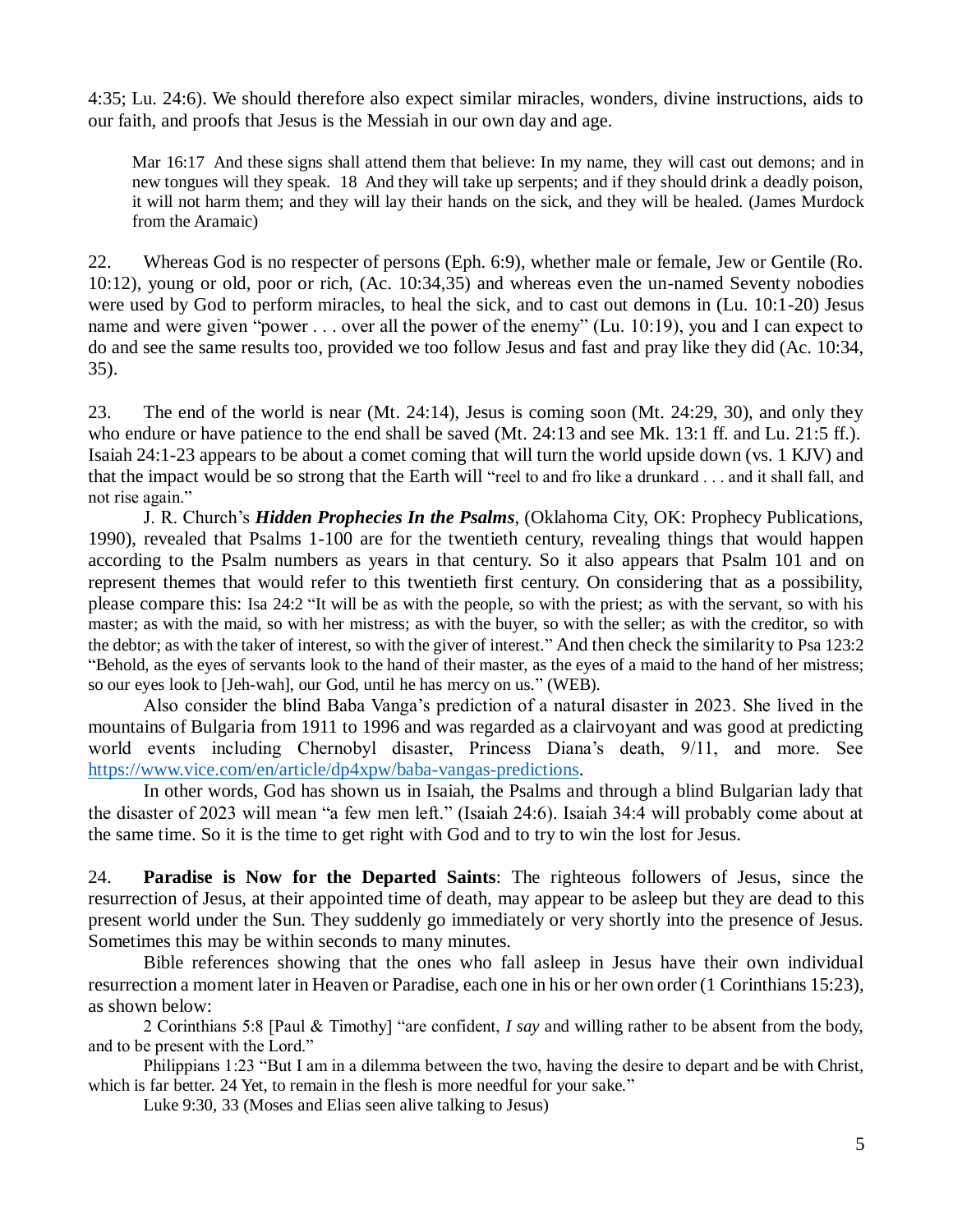Luke16:22-26 (Abraham and the beggar Lazarus seen in Paradise from Hell);

Mark 16:5 ("they saw a young man [not an angel] sitting on the right side (of the sepulchre),

Luke 24:4 (two men [not angels] dressed in shining garments: . . . stood by them [about five women],

Luke 24:23 (those men [were thought to have been angels or messengers from Heaven] to tell the ladies that Jesus was alive),

Acts 1:10 (two men [not angels] stood by them in white apparel [as they looked toward Heaven as [Jesus] went up),

Revelation 6:9-11 I saw under the altar the souls of them that were slain for the word of God, and for the testimony which they held: (10) And they cried with a loud voice [they are not sleeping here at this time but they died at some occasion before], saying, How long, O Lord, holy and true, dost thou not judge and avenge our blood on them that dwell on the Earth [where they are not now but in the Heaven or Paradise part of Sheol (the place for the dead and is the unseen world for the dead, good or bad. It has two compartments or areas. One for the righteous and the other for the disobedient, wicked or haters of God]).

The phrase "on the Earth" is similar in meaning to "under the sun" which was used twenty-nine (29) times in Ecclesiastes. See Ecclesiastes 9:5, 6;

Ecclesiastes 12:7 ("and the dust returns to the earth as it was, and the spirit returns to God who gave it." But consider

1Co 15:20 "But now Christ has been raised from the dead. He became the first fruits of those who are asleep. 22 For as in Adam all die, so also in Christ all will be made alive. 23 But each **in his own order**: Christ the first fruits, then those who are Christ's, at his coming. 44 It is sown a natural body; it is raised a spiritual body. There is a natural body and there is also a spiritual body. 49 As we have borne the image of those made of dust, let's also bear the image of the heavenly. 1Co 15:50 Now I say this, brothers, that flesh and blood can't inherit God's Kingdom; neither does the perishable inherit imperishable. 51 Behold, I tell you a mystery. **We will not all sleep**, but we will all be changed, 52 in a moment, in the twinkling of an eye, at the last trumpet. For the trumpet will sound, and the dead will be raised incorruptible, and we will be changed. 53 For this perishable body must become imperishable, and this mortal must put on immortality. Mat 13:43 Then the righteous will shine like the sun in the Kingdom of their Father. He who has ears to hear, let him hear.

1Th 3:13 to the end he may establish your hearts blameless in holiness before our God and Father, at the coming of our Lord Jesus with all his saints. [They will be risen already in Heaven, not sleeping and they will come with Jesus for the rest of the saints.] 1Th 4:13 But we don't want you to be ignorant, brothers, concerning those who have fallen asleep, so that you don't grieve like the rest, who have no hope. 14 For if we believe that Jesus died and rose again, even so God **will bring with him those who have fallen asleep in Jesus**. 15 For this we tell you by the word of the Lord, that we who are alive, who are left until the coming of the Lord, will in no way precede those who have fallen asleep. [See 1 Cor 15:23: "each in his own order"] 16 For the Lord himself will descend from heaven with a shout, with the voice of the archangel, and with God's trumpet. The dead in Christ will [have risen] first, 17 then we who are alive, who are left, will be caught up together with them in the clouds, to meet the Lord in the air. So we will be with the Lord forever.

Mat\_22:32 'I am the God of Abraham, and the God of Isaac, and the God of Jacob?' God is not the God of the dead [or sleeping ones], but of the living." Mar\_12:26 But about the dead, that they are raised; haven't you read in the book of Moses, about the Bush, how God spoke to him, saying, 'I am the God of Abraham, the God of Isaac, and the God of Jacob'? Luk\_20:37 But that the dead are raised, even Moses showed at the bush, when he called the Lord 'The God of Abraham, the God of Isaac, and the God of Jacob.' Rev 19:10 I fell down before his feet to worship him. He said to me, "Look! Don't do it**! I am a fellow bondservant with you and with your brothers who hold the testimony of Jesus.** Worship God, for the testimony of Jesus is the Spirit of Prophecy." Rev 22:8 Now I, John, am the one who heard and saw these things. When I heard and saw, I fell down to worship before the feet of the angel [messenger] who had shown me these things. Rev 22:9 He said to me, "See you don't do it! **I am a fellow bondservant with you and with your brothers, the prophets, and with those who keep the words of this book**. Worship God."

General William Booth of the Salvation Army was shown in a vision, that Jesus goes about in Heaven with a cloud of witnesses (Heb. 12:1) welcoming the saints into Heaven as they arrive **in their own order**. [\(https://www.goodreads.com/book/show/19416985-amazing-visions\)](https://www.goodreads.com/book/show/19416985-amazing-visions).

According to the experience of Henry Gruver of Joyful Sound Ministries, who was dead for about twenty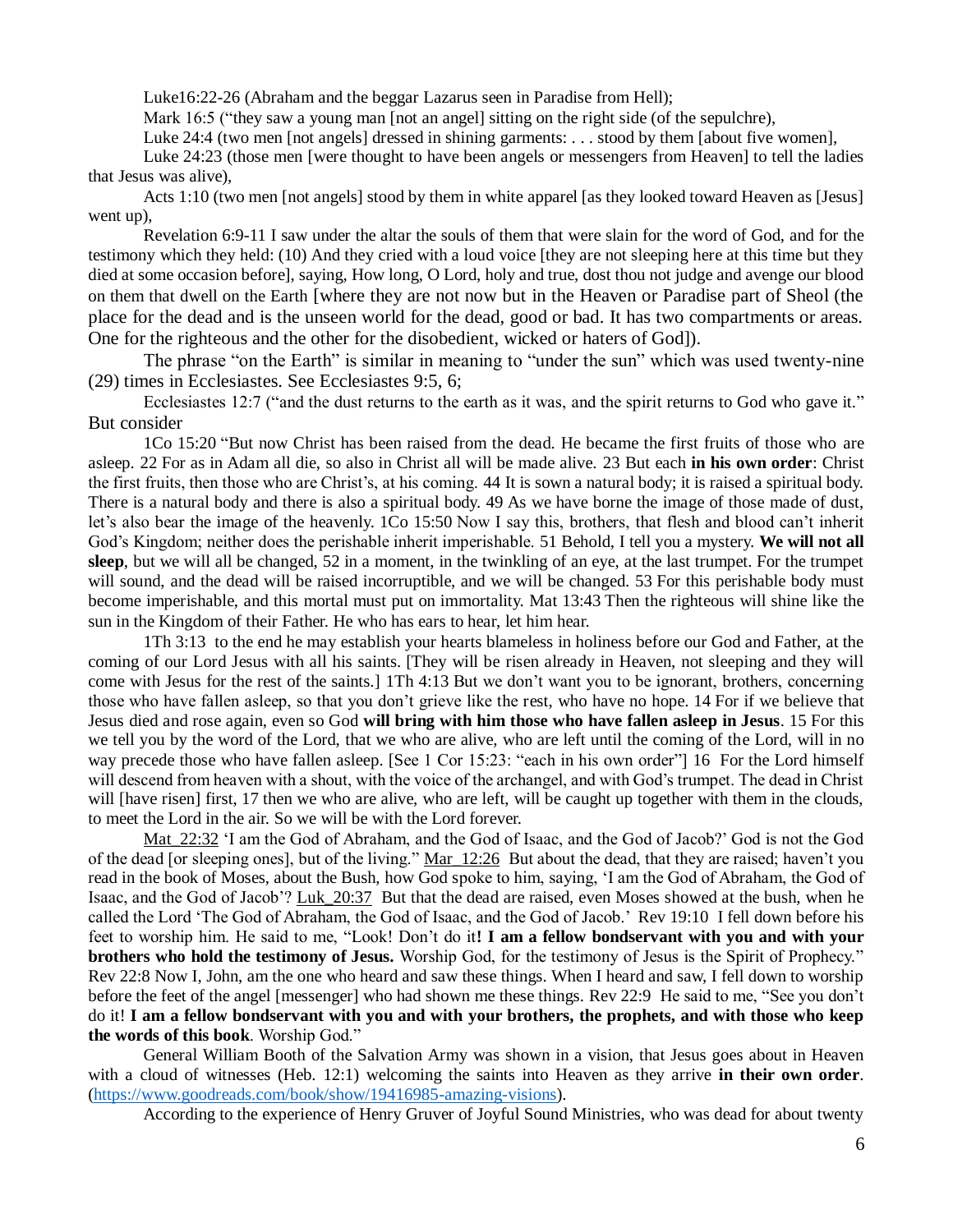minutes, and others who died, went to heaven, and then returned from being dead. Many see Jesus or their loved ones who made it to Heaven before they did and they were not sleeping in Heaven but alive, talking, and walking about. Many other people who have had trances or visions, have seen similar heavenly things and even Jesus and their relatives who loved God, in Heaven.

A few years ago, this writer picked up a hitch hiker upon leaving Winnipeg for home, hoping to give the young man direction on how to go to Heaven, through a gospel tract but the young aboriginal man said that he has been there. This was Jacob Shannakapo of Skownan First Nation in Manitoba. His family were apparently Christian but he had back slid. While trying to get home from around McCreary, Manitoba he went into a bush to relieve his bladder, when suddenly a deer ran at him and butted him right in his chest, knocking him down to the ground in the snow. Jacob tried to stop the bleeding with his clothing but could not do it in time. A moment later he ended up in the Lake of Fire in Hell, up to about ten inches on his legs. He looked for a way out and saw there was a gate along the wall of that prison. He went to the gate and he noticed the whites of someone else who was leaning against the post of the gate. He got his help to climb over it in order to see if they could see Heaven or Paradise. They both got over the gate and fence, but found there was a huge lake between them and Paradise. They noticed though that a boat man was rowing a boat over to them to give them a ride to the other side. Apparently he must have told the two escapees what they had to do in order to be saved through the death of Jesus. They apparently must have repented and prayed that Jesus would be their saviour. Soon they got to the good shore and Jacob got to meet some of his relatives who had died before he did. They had set up some chairs for themselves and for Jacob. After some time of sharing, Jesus came up to Jacob and told him that his young son who was still on Earth was requesting to see his daddy. Jesus asked Jacob, "Should I answer your son's prayers?" Jacob said,"Yes." A moment later, Jacob was back in his earthly suit on the ground but it was now dark. He got up and went to highway #5 and hitch hiked to Ste. Rose du Lac to the hospital there. As there was no doctor on duty he carried on home to Skownan, where he met a strong Christian young man who prayed for healing of his broken ribs and flesh. A year later, I met Jacob again, hitch hiking but he was smoking cigarettes. Who knows where he is now? One of his friends told me he had moved to British Columbia. I keep on praying for Jacob and his friend that he met in Hell. Jacob said that he met that same man at tent meetings in around his area of Skownan First Nation.

Some very good Bible commentaries are Adam Clark's, Albert Barnes, 1599 Geneva Bible Notes, Family Bible Notes, Jamieson-Fausset-Brown, John Wesley's Notes, Matthew Henry's, and The Treasury of Scripture Knowledge can give further insight on the state of the dead plus try reading the Bible from different English translations from the Aramaic, Coptic, and Hebrew as well as from the Greek.

25. The Bible says that the meek shall inherit the Earth [perhaps meaning the new Earth or world but in Heaven] and not the strong wicked ones. Christ Jesus' parable about the Tares and of the Bad Fish reveal this. Matthew 13:24-52. Isaiah also revealed this regarding the day of Jēh-wah (day of LORD) in Isaiah 13:9-13 but according to some prophecies heard through the Prophecy Club program [\(https://www.prophecyclub.com\)](https://www.prophecyclub.com/) and the<https://sidroth.org/> there will come a time during the "great tribulation" (Matthew 24:21) and "after the tribulation of those days" (24:29) then there will be a rapture [of those who went throughout some tribulations in their last days.]. (24:31) and "Therefore also be ready, for in an hour that you don't expect, the Son of Man will come." (Mat 24:44 WEB). In other words, there will be no secret rapture out of all those tribulations but sometime during and after them but no man knows the day or the hour (Mat 24;36).

26. The so-called "Coming Millennium Reign of Christ Jesus" has already occurred. Jesus has been reigning in the lives of his saints for nearly two thousand years. The main passage that is used to teach this error (Revelation 20:1-15) is about only one devilish being, the dragon, that old serpent, which is the Devil, and Satan that gets to be removed from the surface of the Earth and placed in a bottomless pit. In other words, all his billions of evil spirits are still left to roam the Earth, inhabit people, give people crazy ideas that they are a woman in a man's body or vice versa, tempt some to love their own sex rather than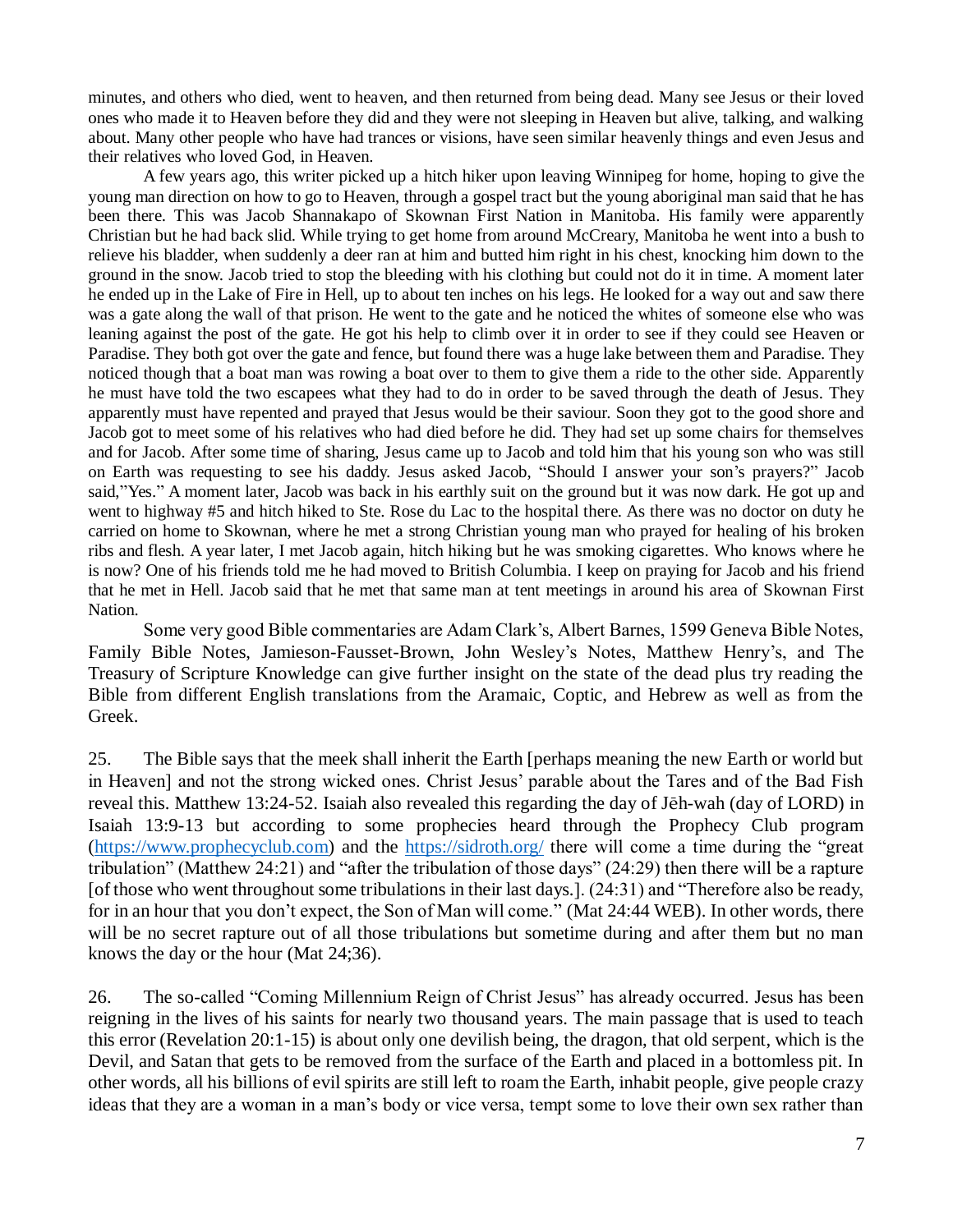the opposite sex, others to kill their unborn babies, and tempt mankind to do many other sins.

They just lose their leader for a while, like for 1,000 years. During this time, God allows the saints who get martyred for Jesus to reign with him. In other words, it is a reign of them that were **beheaded** for the witness of Jesus. (Revelation 20:4). If their heads have been cut off, how can they be living on Earth with Jesus reigning? Again, it is not about Jesus reigning but about the beheaded ones reigning with Jesus (verse 4).

A puzzling passage in this chapter is the first part of verse five, which is not found in the Aramaic version of the Bible. It is this: "But the rest of the dead lived not again until the thousand years were finished.' This could have been added by a copier or by a translator of the text into the Greek. It should also be obvious, that we are in the period of verse eight (8) "And shall go out to deceive the nations which are in the four quarters of the earth, Gog and Magog, to gather them together to battle: the number of whom is as the sand of the sea."

In John Bunyan' *Visions of Heaven and Hell* (Robbinsdale, MN: Osterhus Publishing House, n. d.) p. 23, he saw "Lucifer [sitting] upon a burning throne" and apparently chained to it for the rest of the thousand years mentioned in Rev. 20:4-7. After that he was to be released: Rev 20:8 "and he will come out to deceive the nations which are in the four corners of the earth, Gog and Magog, to gather them together to the war; the number of whom is as the sand of the sea."

The way that the world is going now, is it not obvious we are in that time that Lucifer is now released?

27. We should be praying in Jesus' name and not just closing off our prayer with an "Amen," as if we are so holy and important, that we can get to talk to God the Father without having to go through his son Christ Jesus of Nazareth (Mark 16: 17; John 14:13,14; 15:16; 16:24, 26).

28. The importance of teachings in the Bible are indicated by the number of times the teaching is mentioned.

29. The Bible teachings of the Old and New Testaments for the regular day of worship is clearly Saturday, the seventh day. The Bible day starts at dusk, about a half-hour after Sunset (Genesis 1:5, 8, 13, 19, 23, 31) and not midnight as determined regularly today. The practice of Sunday worship is mainly through the Roman Catholic Church. The Catholic Mirror, official publication of James Cardinal Gibbons, Sept. 23, 1893: "The Catholic Church, . . .by virtue of her divine [or is it rather its opinionated] mission, changed the day from Saturday to Sunday."

Sunday therefore is the Roman Catholic Sabbath and almost all her off-spring in Protestantism, erroneously follow her philosophy than God's plain teachings in the Holy Bible. See Genesis 2:3; Exodus 16:26; 20:8-11; 31:17; 34:21; Nehemiah 13:17, 18; Psalm 89:27-34; 111:7, 8; Isaiah 56:2,6; 58:13; 66: 22, 23; Jeremiah 17:20-27; Daniel 7:8,21,25; Zecharia 14:2; Matthew 5:17, 18; 12:1-13; 19:17; 24:20; 27:66-28:1-6; Mark 2:27,28; 16:1, 2; Luke 4:16; 23:56; 24:1; John 20:1; Acts 13: 27, 42, 44; 15:21; 16:13; 17:2, 3; 18:4, 11; Hebrews 4:3,4,8, 9; Revelation 22: 14 (See our article: Who Changed the Sabbath?).

It is also true that Jesus is our rest or Sabbath as shown in **Gal 5:1** "Stand firm therefore in the liberty by which Christ has made us free, and don't be entangled again with a yoke of bondage." On considering the common sense aspect of a Sabbath day of rest and Jesus being our rest, then we should realize that we can still and should have a rest day one in seven as the Bible stipulated but we are not bond to all the legal stipulations of it as found in the law of Moses. Jesus promised to take our burdens and that should also include obeying all the legal aspects of Sabbath keeping. "And he said unto them, That the Son of man is Lord also of the Sabbath." Luke 6:5, KJV Mark 2:27 He said to them, "The Sabbath was made for man, not man for the Sabbath.

"In the days of Napoleon Bonaparte, France tried one day in ten, but soon gave this up as the evil effects were quickly manifest." (*The Defender,* Volume 21, No. 3, (Boston, Mass, May to July 1916),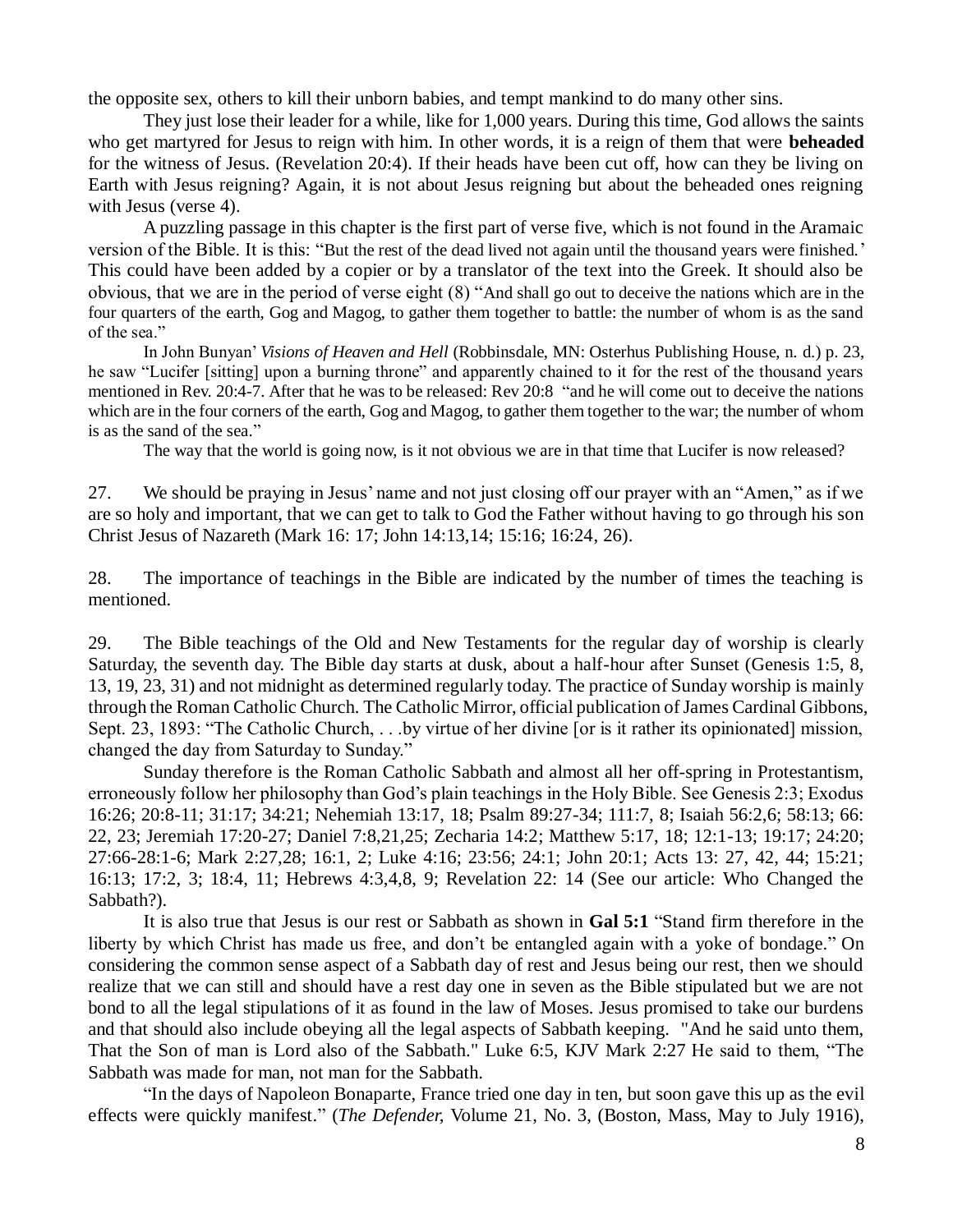## p.13.)

It is great that we who are Christians can have a day off from our regular days of working for ourselves or for others with pay. We can also work and make the burdens of others much lighter or easier by working for them freely, knowing that God would be pleased and as we bless others He in turn will bless us. During that day of rest we can also fellowship with others in church services and visit the sick in hospitals, nursing homes and the lonely in prisons.

30. God's true name is declared to be very important and a blessing to those who love it and cherish it and a curse to them who despise it. It has been hidden from view in most Bibles though. We should therefore declare God's name as to what it is most likely and then use it in sacred and respectful ways. See § 2 (a) above as to how the proper pronunciation was divinely given. Wherever God's personal name is found in the original texts, it should be pronounced as it was originally. It should also be spelled in such a way as to help indicate its proper pronunciation. God has revealed that in English, the tetragrammaton of JHWH or YHWH for "the ineffable name of God" of the Hebrews or Jews should be really written as Jeh-wah, Jeh'-wah, Jēh'-wah, or JĒH-wah. The initial *Jeh* though, should be pronounced as the Jē in Jesus. The reason for this is that the name of Jesus means Jeh'-wah is salvation. The letters Jeh are abbreviations for Jeh-wah. This is seen in the names of Jehoash, Jehoram, Jehu, Jehoahaz, Hallelujah, and other similar ones (See the chapters: The Man of Galilee: his Name and Pronunciation and The Name of God the Father for more details at our website of [http://truthandlightministries.org](http://truthandlightministries.org/) or [http://tlm79.org](http://tlm79.org/) ). Here are some references on God's holy name: Exodus 9:16; Isaiah 42:8; 43:7; 48:11; 52:5,6; 65:1; Jeremiah 16: 21; 44: 21; Ezekiel 20:9, 14, 22, 41; Zechariah 13:9; Malachi 1:6,11; 2:2; and 4:2.

31. We believe that Christ Jesus was not born on December 25 of whatever year some may say but on the Festival of Purim ("lots" in Hebrew) (see The Book of Esther, chapter 9, and verses 20-30). This festival is a celebration of deliverance and of salvation from being exterminated by their enemies in the Persian Empire of a certain year under King Xerxes I (485-465 B. C. E.). This insight was revealed to Clifford Besson on 22 November 1970 after he prayed that God would reveal this event to him, as no one seemed to really know when Jesus was born. He then got off his knees and went to a book shelf and opened a book on *Religions of America*. It opened up immediately to the Feast of Purim. Upon reading the article he realized that this was the answer to his prayer. In 1976, after more prayer for the year of the birth of Jesus, he was given the answer upon reading a newspaper story that the Star of Bethlehem was seen by the Chinese and the wise men for about thirty-five days in 5 B. C. This was in the *Winnipeg Free Press,* January 8, 1976, p. 21, Vol. 83, No. 87 in the article *Yule star called a comet* about astrophysicist Paul Feldman's report to the Royal Astronomical Society in Ottawa.

32. Poor translation work in the Authorized Translation of the Bible (commonly called the King James Version) is the main cause of misunderstandings concerning the state of the dead. In a booklet by C. J. B., abridged and reprinted by Martin Bergh called *Life and Death . . . Hades or Sheol . . . Immortality*.(Calgary, Alberta, Canada:Martin Bergh printer, n. d.) pp. 2-3. It states:

"Sheol is the Hebrew word and Hades is the Greek word for the same place for the after-life. "Sheol is translated hell 31 times, grave 31 times, and pit 3 times. Hades is translated hell 10 times and grave once. But we believe Sheol and Hades never mean grave, but always the place of departed spirits.

"The reason the translators rendered Sheol *grave*, was that they did not apprehend that it consisted of two apartments, and so, when the Old Testament saints were spoken of as going to Sheol, they thought it could not mean Hell, so they translated it grave. We submit the following proof that [Sheol]